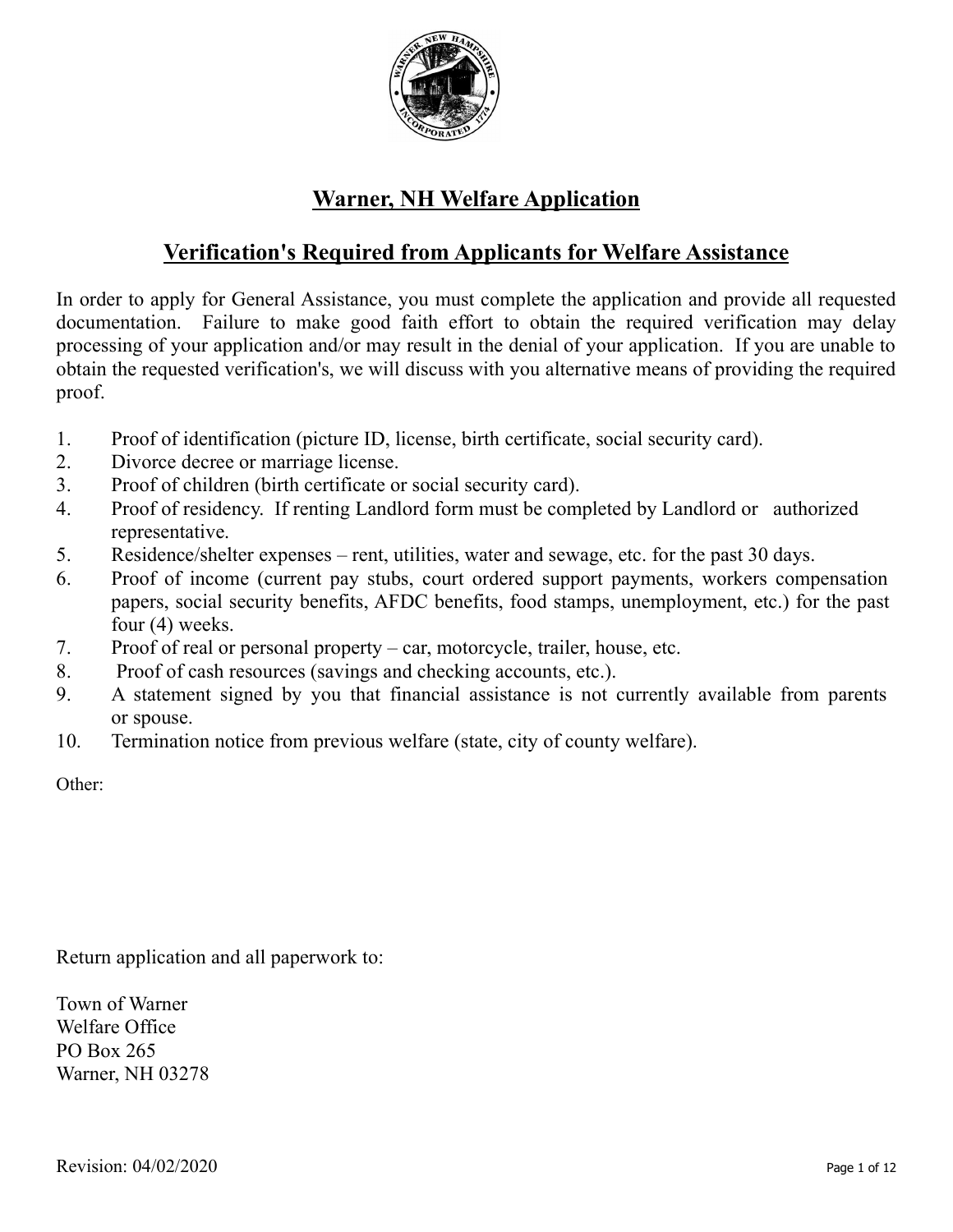| <b>TOWN OF WARNER</b>                            |
|--------------------------------------------------|
| <i>Welfare Office</i>                            |
| PO Box 265                                       |
| Warner, NH 03278                                 |
| Phone: (603) 456-2298 ext. 1 Fax: (603) 456-2297 |
| Email: selectboard@warner.nh.us                  |

| 1.          | Date: $\qquad \qquad$ |                                                                                   |            |
|-------------|-----------------------|-----------------------------------------------------------------------------------|------------|
| 2.          |                       | Name: Soc. Security No.                                                           |            |
| 3.          |                       |                                                                                   |            |
| 4.          |                       | What needs are you requesting assistance with? __________________________________ |            |
| 5.          |                       |                                                                                   |            |
| 6.          |                       |                                                                                   |            |
| 7.          |                       |                                                                                   |            |
|             |                       |                                                                                   |            |
| 8.          |                       |                                                                                   |            |
| <b>NAME</b> |                       | <b>RELATIONSHIP</b>                                                               | <b>AGE</b> |
|             |                       |                                                                                   |            |
|             |                       |                                                                                   |            |
|             |                       |                                                                                   |            |
|             |                       |                                                                                   |            |
|             |                       |                                                                                   |            |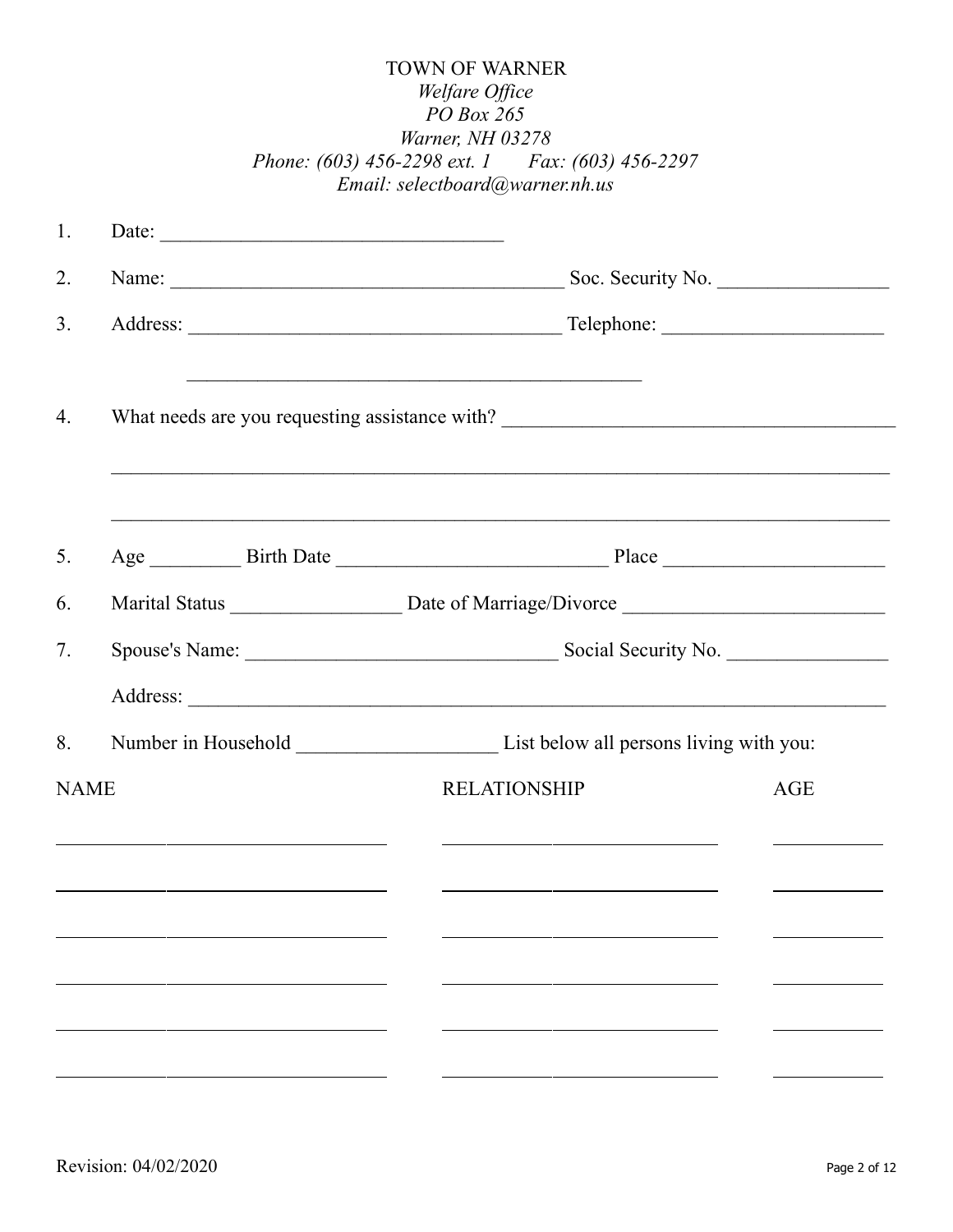| 9.  | Do you Own _______ or Rent _______ (check one)                                                                                                |
|-----|-----------------------------------------------------------------------------------------------------------------------------------------------|
| 10. | If you rent: Amount of rent ___________ week/month Due Date ____________________                                                              |
|     |                                                                                                                                               |
|     | Utilities Included: None _____ Heat _____ Electricity _____ Water _____ Other _____________________                                           |
|     |                                                                                                                                               |
| 11. | <u> 1989 - John Stone, amerikansk politiker (d. 1989)</u><br>If you own: Amount of mortgage _________________ month. Due Date _______________ |
|     |                                                                                                                                               |
|     |                                                                                                                                               |
|     |                                                                                                                                               |
|     |                                                                                                                                               |
| 12. | List all addresses for past two $(2)$ years (street, town, state)                                                                             |
|     |                                                                                                                                               |
|     |                                                                                                                                               |
| 13. | Education                                                                                                                                     |
|     |                                                                                                                                               |
|     |                                                                                                                                               |
|     | Post High School courses/degrees or special training/job skills:                                                                              |
|     |                                                                                                                                               |
|     |                                                                                                                                               |
| 14. | Work Record of Applicant:                                                                                                                     |
|     |                                                                                                                                               |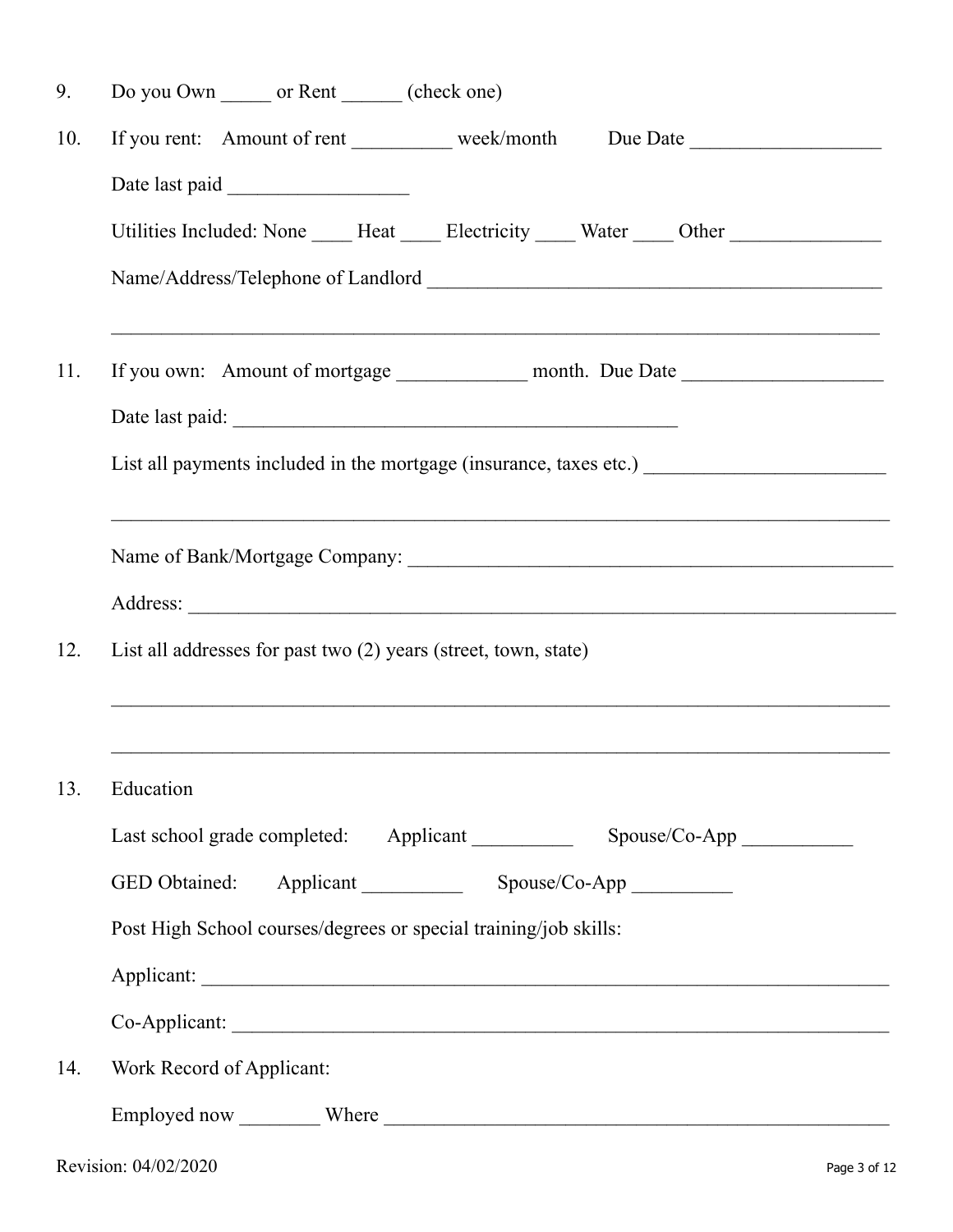| 15. |                         | Does your household have any of the following resources:                         |  |  |  |  |  |
|-----|-------------------------|----------------------------------------------------------------------------------|--|--|--|--|--|
|     |                         |                                                                                  |  |  |  |  |  |
|     |                         |                                                                                  |  |  |  |  |  |
|     | Stocks/Bonds/Securities |                                                                                  |  |  |  |  |  |
|     |                         |                                                                                  |  |  |  |  |  |
|     |                         |                                                                                  |  |  |  |  |  |
|     |                         | ,我们也不会有什么。""我们的人,我们也不会有什么?""我们的人,我们也不会有什么?""我们的人,我们也不会有什么?""我们的人,我们也不会有什么?""我们的人 |  |  |  |  |  |
| 16. |                         | Do you expect to receive a tax refund or any type of settlement?                 |  |  |  |  |  |
| 17. | Household Expenses:     |                                                                                  |  |  |  |  |  |
|     |                         | Rent/Board/Mortgage _____________________ per month/week Due Date ______________ |  |  |  |  |  |
|     |                         |                                                                                  |  |  |  |  |  |
|     |                         | Heat                                                                             |  |  |  |  |  |
|     |                         | Due Date                                                                         |  |  |  |  |  |
|     |                         | Due Date                                                                         |  |  |  |  |  |
|     |                         | Water/Sewer<br>Due Date                                                          |  |  |  |  |  |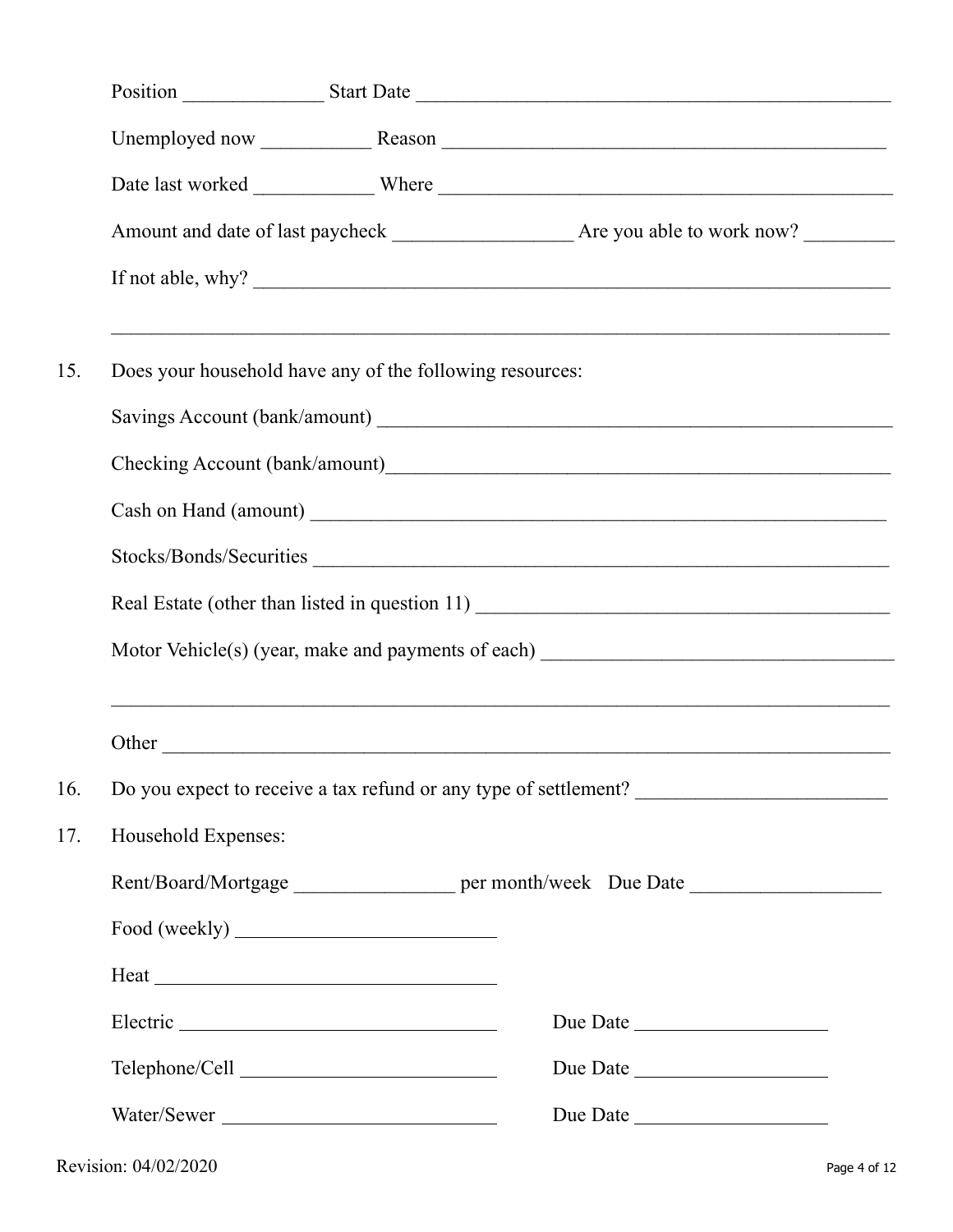|     | Cooking Fuel                                                 |                           |
|-----|--------------------------------------------------------------|---------------------------|
|     |                                                              |                           |
|     |                                                              |                           |
|     |                                                              |                           |
|     | Other                                                        |                           |
| 18. | In accordance with RSA 165:19, please provide the following: |                           |
|     | Applicants Father                                            |                           |
|     | Employer                                                     | Does he own real estate?  |
|     | Applicants Mother                                            |                           |
|     |                                                              | Does she own real estate? |
|     |                                                              |                           |
|     |                                                              | Does he own real estate?  |
|     | Spouse/Co-app Mother                                         |                           |
|     | Employer                                                     | Does she own real estate? |

## **CERTIFICATION**

I hereby certify that the information I have provided on this application is true and complete to the best of my knowledge and belief and provides an accurate summary of my situation, assets, and needs. All information I have provided in response to questions asked by the Welfare Official is also true and complete to the best of my knowledge and belief.

I understand I may have to provide documents and/or other forms of verification to prove the information asked on the application.

I understand that if I knowingly give false information or withhold information related to my receipt of assistance now or in the future, I may be prosecuted for a crime.

Signature of Applicant Spouse/Co-Applicant

 $\overline{a}$ 

 $\overline{a}$ 

Signature of person completing the form (If not applicant) Date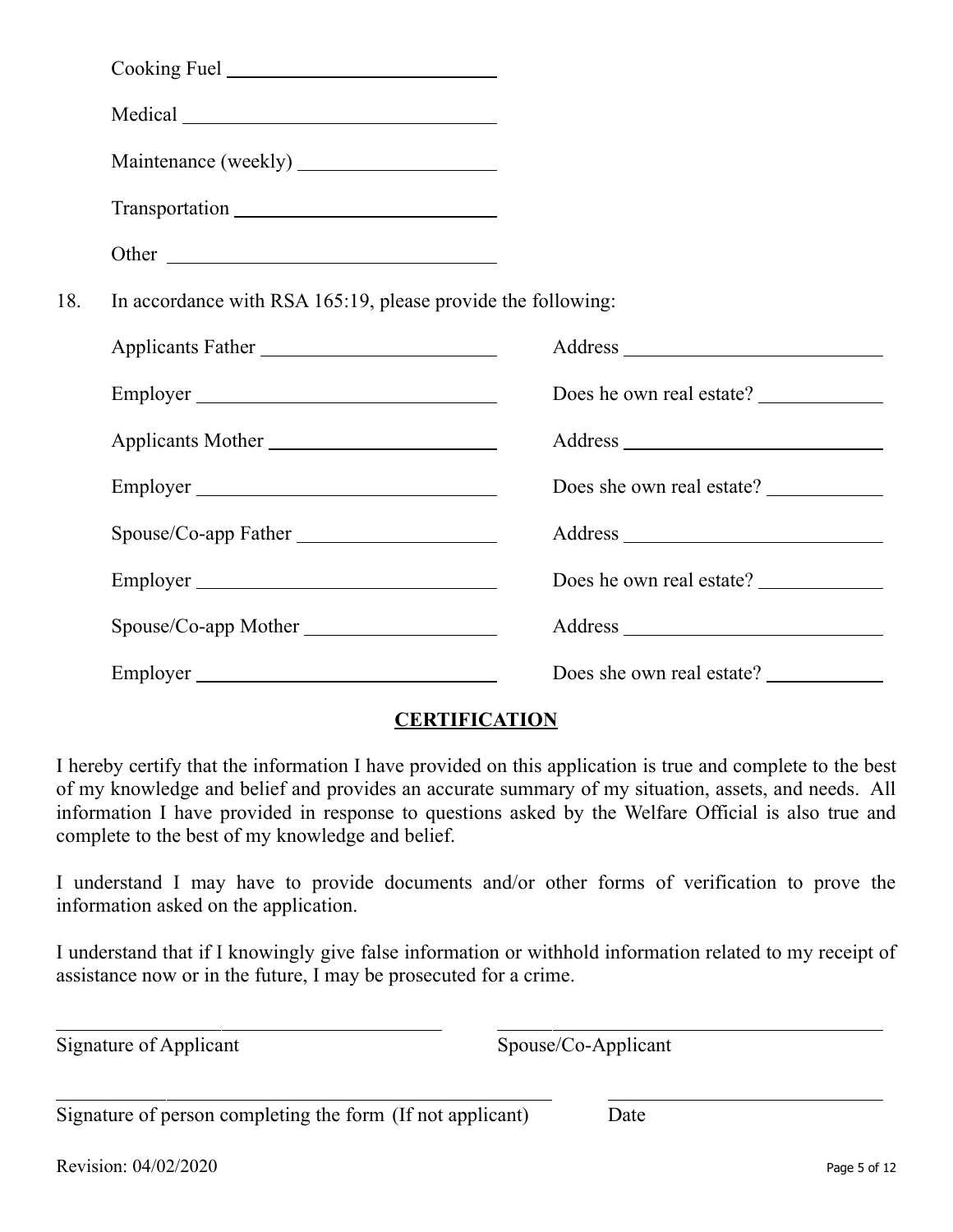## **TOWN OF WARNER, NEW HAMPSHIRE REIMBURSEMENT AGREEMENT**

I acknowledge that I may be required to repay any assistance provide if I am returned to an income status which enables me to reimburse the Town without financial hardship.

Signature of Applicant Spouse/Co-Applicant

ı

I agree that if I have a lawsuit, or aid from any other social services agency now pending disposition, I will list the name, address and phone number of my attorney, insurance company, or any other agency which may be handling this claim on my behalf. I further agree to notify the Welfare Official immediately upon the receipt of any money from such claim or upon the settlement of such claim.

| Name                   |                                                                                                                                                                                                                                     |
|------------------------|-------------------------------------------------------------------------------------------------------------------------------------------------------------------------------------------------------------------------------------|
|                        |                                                                                                                                                                                                                                     |
|                        | Phone <u>and</u> the state of the state of the state of the state of the state of the state of the state of the state of the state of the state of the state of the state of the state of the state of the state of the state of th |
| Signature of Applicant | Signature of Co-Applicant                                                                                                                                                                                                           |
| Date                   | Date                                                                                                                                                                                                                                |

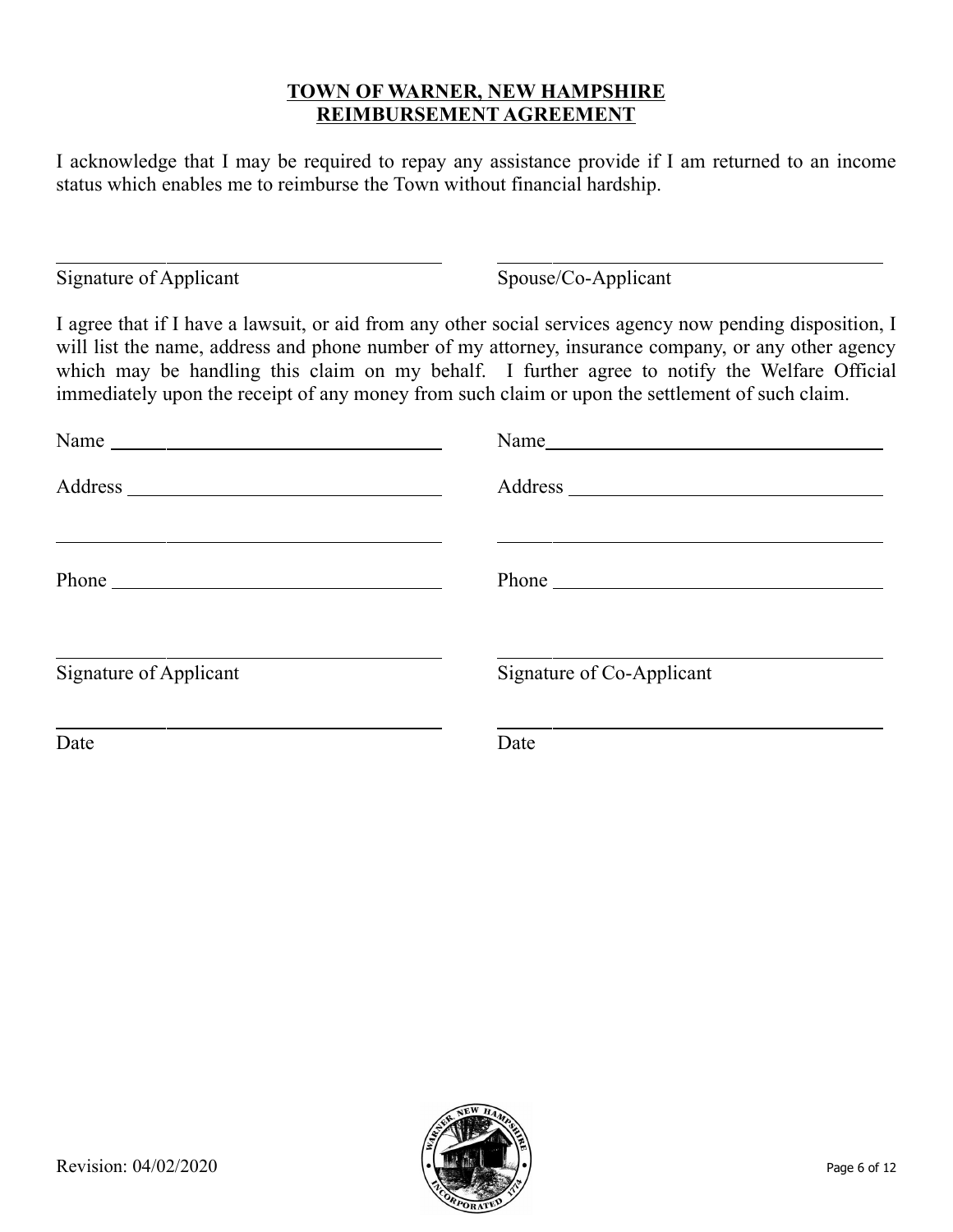## **TOWN OF WARNER PO BOX 265 WARNER, NH 03278 TEL. (603) 456-2298 ext. 1 FAX (603) 456-2297 Email: selectboard@warner.nh.us**

Dear Landlord:

| completed by you.                                        |  |  | In order to determine assistance for your tenant it is necessary to have the following verification |  |
|----------------------------------------------------------|--|--|-----------------------------------------------------------------------------------------------------|--|
|                                                          |  |  | Name(s) on lease:                                                                                   |  |
|                                                          |  |  | ,我们也不会有什么。""我们的人,我们也不会有什么?""我们的人,我们也不会有什么?""我们的人,我们也不会有什么?""我们的人,我们也不会有什么?""我们的人                    |  |
|                                                          |  |  | <u> 1989 - Johann Stoff, amerikansk politiker (d. 1989)</u>                                         |  |
| Circle with utilities are included in the rental amount: |  |  |                                                                                                     |  |
| Heat Electricity Gas Water                               |  |  | No heat or utilities included                                                                       |  |
|                                                          |  |  |                                                                                                     |  |
| <b>CHECK PAYABLE TO:</b>                                 |  |  |                                                                                                     |  |
|                                                          |  |  |                                                                                                     |  |
|                                                          |  |  |                                                                                                     |  |
|                                                          |  |  |                                                                                                     |  |
|                                                          |  |  |                                                                                                     |  |
|                                                          |  |  |                                                                                                     |  |

(\*\*Failure to provide this information may result in 20% withholding of payment for tax purposes).

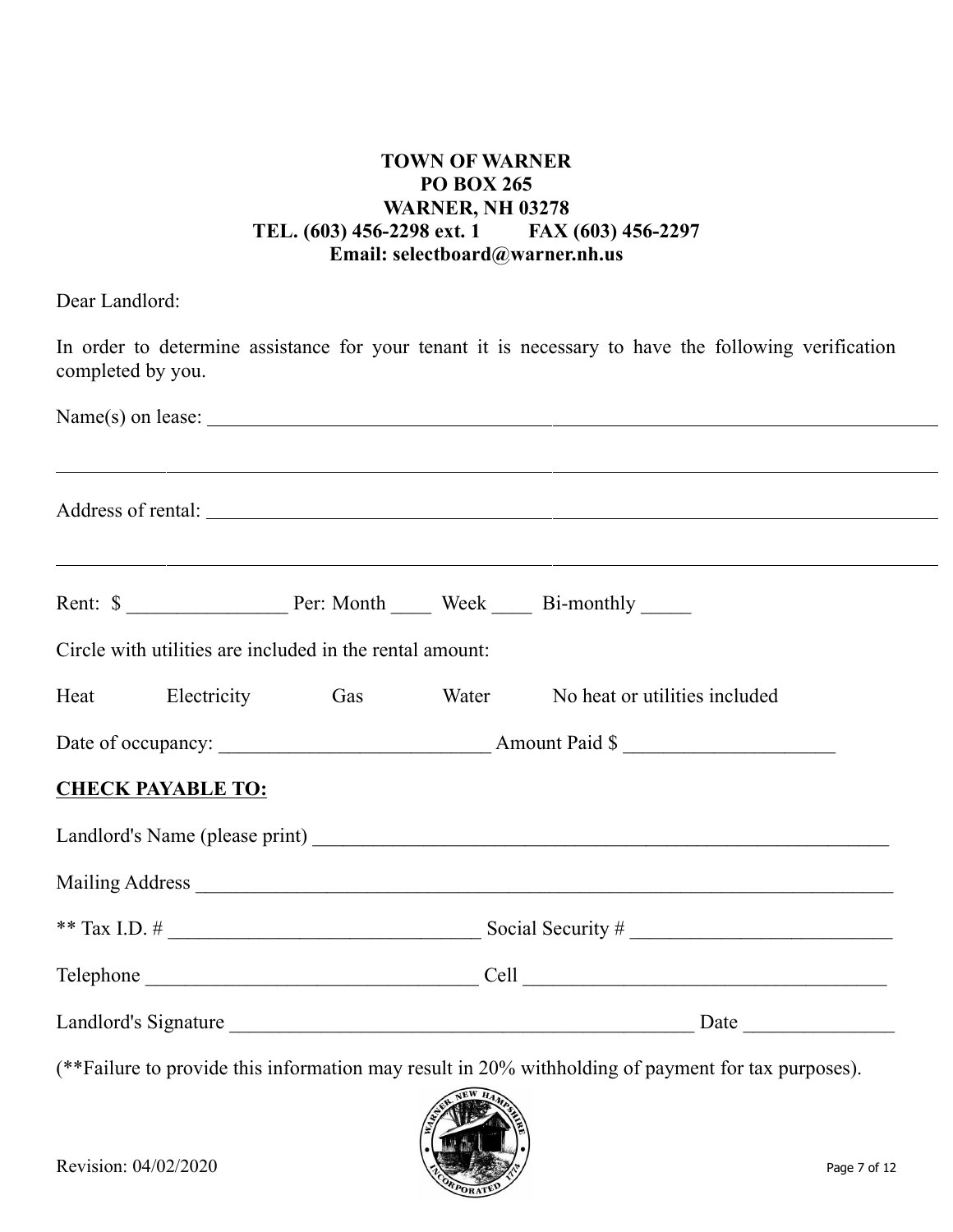## **TOWN OF WARNER PO BOX 265 WARNER, NH 03278**<br>**6-2298 ext. 1 FAX (603) 456-2297 TEL. (603) 456-2298 ext. 1 Email: selectboard@warner.nh.us**

## **EMPLOYMENT VERIFICATION REQUEST**

| Dear Employer:                               |       |  |
|----------------------------------------------|-------|--|
| the following verification completed by you. |       |  |
|                                              |       |  |
|                                              |       |  |
|                                              |       |  |
|                                              |       |  |
|                                              |       |  |
|                                              |       |  |
|                                              |       |  |
|                                              |       |  |
|                                              |       |  |
|                                              |       |  |
| Signature of Immediate Supervisor            | Title |  |
|                                              |       |  |

Date

 $\overline{a}$ 

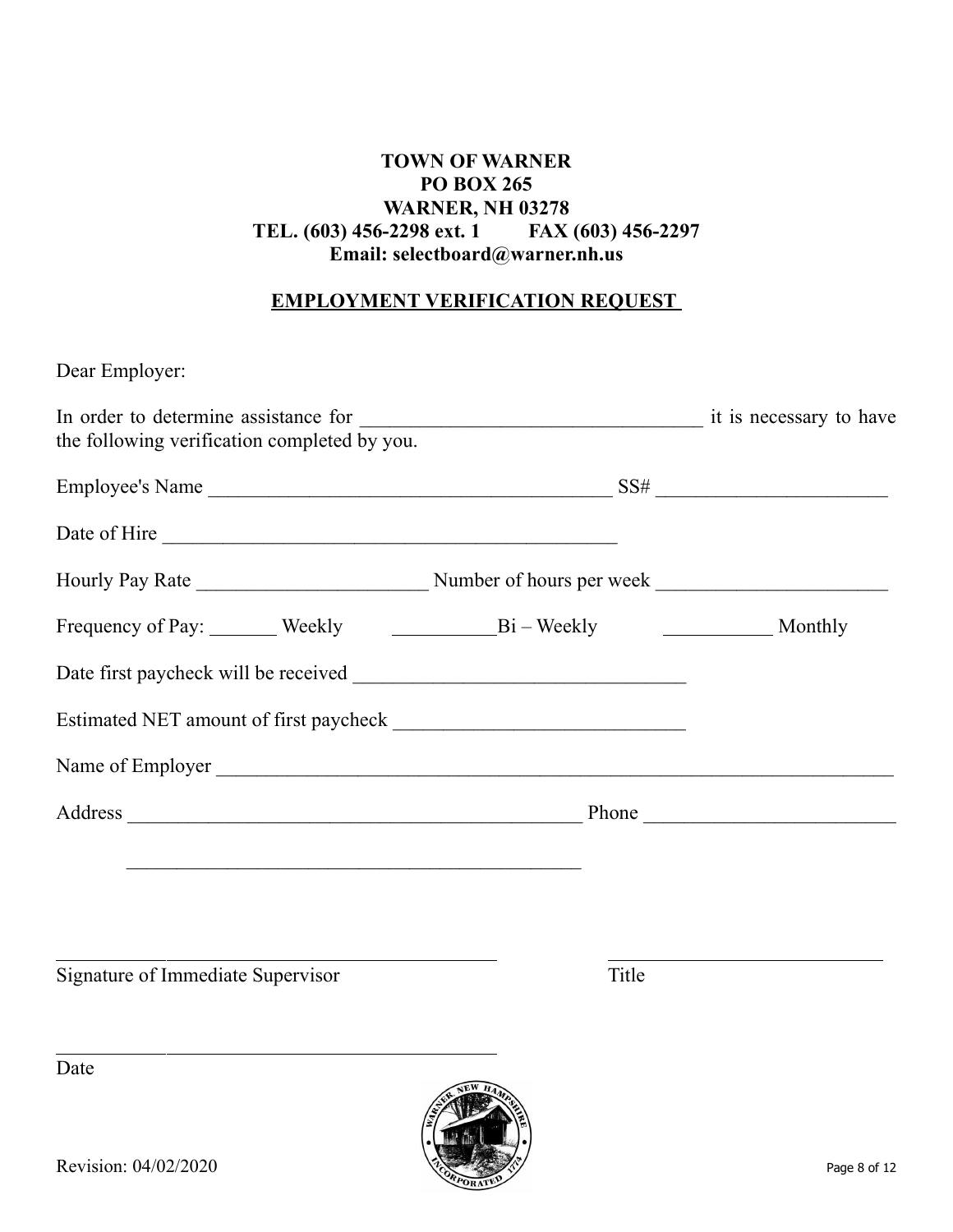## **TOWN OF WARNER PO BOX 265 WARNER, NH 03278 TEL. (603) 456-2298 ext. 1 FAX (603) 456-2297 Email: selectboard@warner.nh.us**

#### **PUBLIC ASSISTANCE REPAYMENT AGREEMENT**

I, the undersigned, \_\_\_\_\_\_\_\_\_\_\_\_\_\_\_\_\_\_\_\_\_\_\_\_\_\_\_\_\_\_\_\_\_\_\_\_\_\_\_\_\_\_\_\_\_\_\_, resident of the Town of Warner, NH (hereafter "Applicant(s)"), hereby agree with the Town that the full amount of any public welfare payments made at my request, to me or on my behalf in the form of direct payments of assistance to creditors will be repaid in the following manner:

- 1. By work performed for and at the direction of any entity of the Town, including its Elementary School, Solid Waste/Transfer Station, Highway Dept., etc. Such work to be performed as the Town may direct. Until applicant shall be regularly employed, such work shall be performed on such days, including Saturdays, as the Town may direct, excepting only any days of illness for which a doctor's certificate is furnished to the Town, and will be compensated by crediting any debt incurred hereunder at the statutory minimum rate for normal work week. The Town may require such work to be performed on Saturdays thereafter until the debit is repaid in full.
- 2 By payment over to the Town, unless the Town shall waive such right of any refund of federal income tax for the year 20  $\ldots$ , to the extent of repayment still owed to the Town.
- 3. By repayment of any remaining balance in cash as soon as the Applicant shall secure regular or seasonal employment at the rate of \$20.00 per week or otherwise in accordance with a payment schedule to be agreed on at the time with the Town.
- 4. By repayment of any remaining balance in cash from AFDC, APTD, OAA, SS and SSI benefits in accordance with a payment schedule to be agreed upon with the Town of Warner, NH.

| Applicant Signature                         |       |                                                                                                                                                                                                                               |  |
|---------------------------------------------|-------|-------------------------------------------------------------------------------------------------------------------------------------------------------------------------------------------------------------------------------|--|
| Spouse Signature                            |       |                                                                                                                                                                                                                               |  |
| Witness                                     |       | Date                                                                                                                                                                                                                          |  |
| AGREED BY THE TOWN OF WARNER, NEW HAMPSHIRE |       |                                                                                                                                                                                                                               |  |
| By                                          | Title | Date and the same state of the state of the state of the state of the state of the state of the state of the state of the state of the state of the state of the state of the state of the state of the state of the state of |  |
|                                             |       |                                                                                                                                                                                                                               |  |

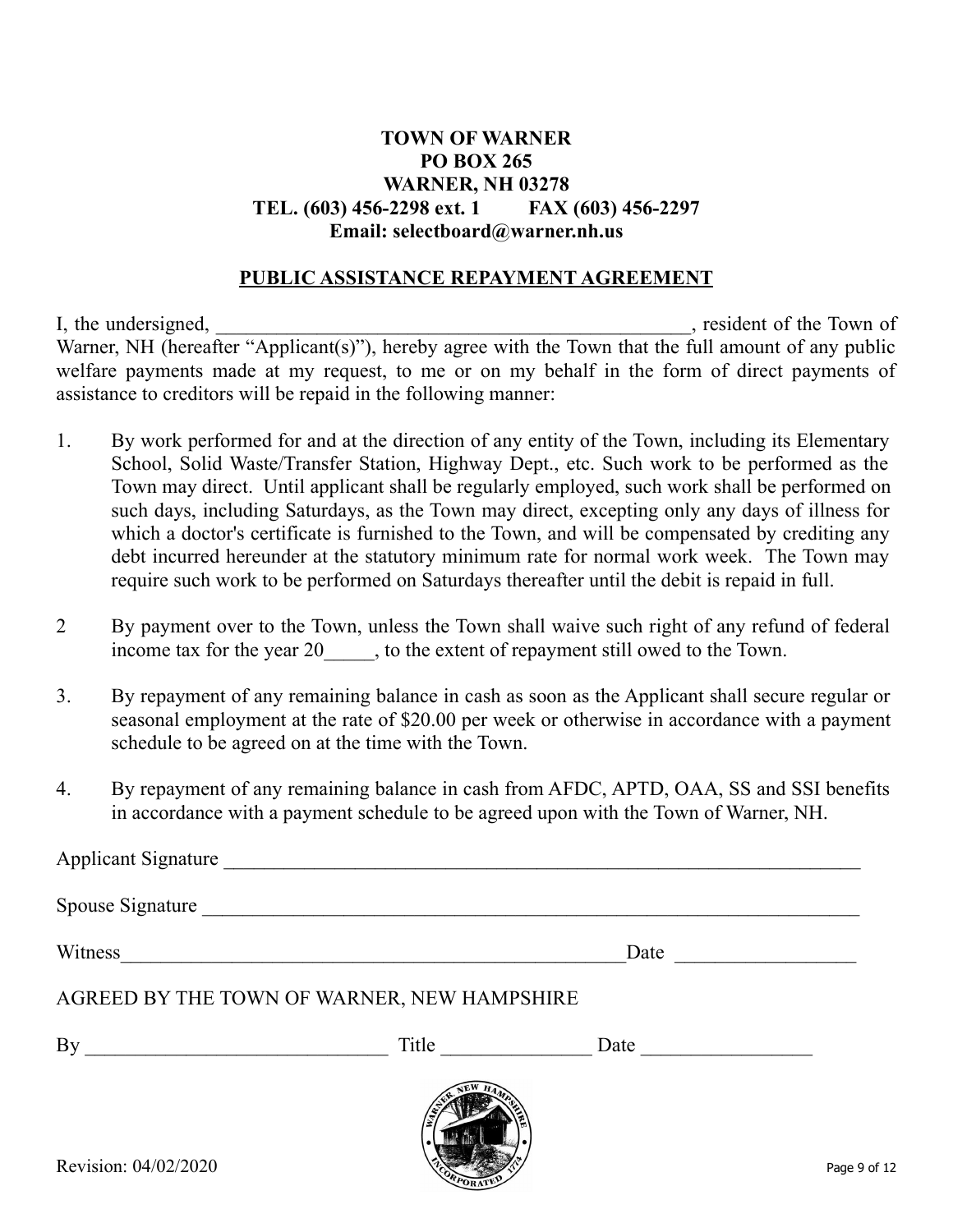# **PO BOX 265 WARNER, NH 03278 TEL. (603) 456-2298 ext. 1 FAX (603) 456-2297 Email: selectboard@warner.nh.us**

**TOWN OF WARNER**

## **SELF DECLARATION FORM**

Date:

To the Town of Warner, NH Welfare:

Let it be known that I, the state is a set of the state of the state of the state of the state of the state of the state of the state of the state of the state of the state of the state of the state of the state of the sta that my parents are able/unable to assist me financially at this time in accordance with RSA 165:19 as indicated below:

**165:19 Liability for Support. –** The relation of any poor person in the line of father, mother, stepfather, stepmother, son, daughter, husband, or wife shall assist or maintain such person when in need of relief. Said relation shall be deemed able to assist such person if his weekly income is more than sufficient to provide a reasonable subsistence compatible with decency and health. Should a relation refuse to render such aid when requested to do so by a county commissioner, selectman, or overseer of public welfare, such person or persons shall upon complaint of one of these officials be summoned to appear in court. If, after hearing, it is found that the alleged poor person is in need of assistance, and that the relation is able to render such assistance, the court shall enter a decree accordingly and shall fix the amount and character of the assistance which the relation shall furnish. If the relation neglects or refuses to comply with the court order without good cause, as determined by the court at a hearing, or by refusing to work or otherwise voluntarily places himself in a position where he is unable to comply, he shall be deemed to be in contempt of court and shall be imprisoned not more than 90 nor fewer than 60 days. If a poor person has no relation of sufficient ability, the town or city in which he resides shall be liable for his support.

I understand that any misrepresentation given in this letter would cancel all aid from the Town of Warner and may result in court action for recovery.

Signature Date

 $\overline{a}$ 

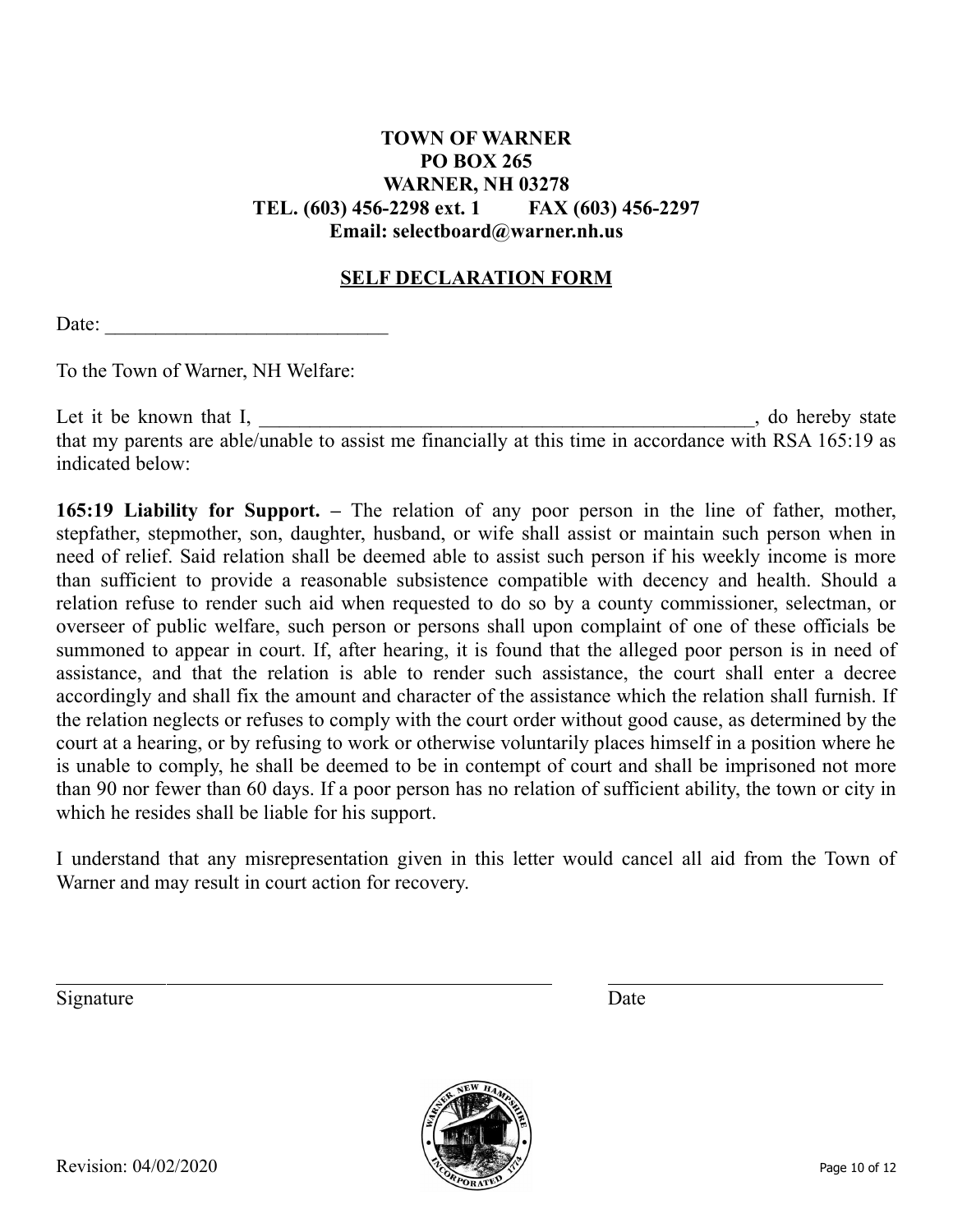## **TOWN OF WARNER PO BOX 265 WARNER, NH 03278 TEL. (603) 456-2298 ext. 1 FAX (603) 456-2297 Email: selectboard@warner.nh.us**

## **WORK RECORD**

| List jobs starting with the current and most recent:          |                      |                 |               |                                                                                                                       |
|---------------------------------------------------------------|----------------------|-----------------|---------------|-----------------------------------------------------------------------------------------------------------------------|
|                                                               |                      |                 |               |                                                                                                                       |
|                                                               |                      |                 |               |                                                                                                                       |
|                                                               |                      |                 |               |                                                                                                                       |
|                                                               |                      |                 |               |                                                                                                                       |
|                                                               |                      |                 |               |                                                                                                                       |
|                                                               |                      |                 |               |                                                                                                                       |
|                                                               |                      |                 |               |                                                                                                                       |
|                                                               |                      |                 |               |                                                                                                                       |
| Other sources of income: Check YES or NO and list the amounts |                      |                 |               |                                                                                                                       |
| AFDC, APTD, OAA<br><b>SSI</b>                                 | YES NO<br><b>YES</b> | N <sub>O</sub>  |               | AMOUNT<br>AMOUNT                                                                                                      |
| Social Security                                               | <b>YES</b>           | N <sub>O</sub>  |               | AMOUNT                                                                                                                |
| Pension/Retirement                                            | <b>YES</b>           | NO <sub>1</sub> |               |                                                                                                                       |
| <b>Rental Income</b>                                          | <b>YES</b>           | NO <sub>1</sub> | <b>AMOUNT</b> | <u> 1989 - Jan Samuel Barbara, poeta esperanto-</u>                                                                   |
| Unemployment Comp.                                            | <b>YES</b>           | N <sub>O</sub>  |               | AMOUNT                                                                                                                |
| Child/Alimony Support                                         | <b>YES</b>           | N <sub>O</sub>  |               | AMOUNT                                                                                                                |
| Interest from all accounts                                    | <b>YES</b>           | N <sub>O</sub>  |               | AMOUNT                                                                                                                |
| Food Stamps                                                   | <b>YES</b>           | N <sub>O</sub>  |               | AMOUNT                                                                                                                |
| WIC or CSFP                                                   | <b>YES</b>           | N <sub>O</sub>  | <b>AMOUNT</b> | <u> 1989 - Johann Barn, mars ann an t-Amhain an t-Amhain an t-Amhain an t-Amhain an t-Amhain an t-Amhain an t-Amh</u> |
| <b>Rental Assistance</b>                                      | <b>YES</b>           | NO              | <b>AMOUNT</b> | <u>and the state of the state of the state of the state of the state of the state of the state of the state of th</u> |

Have you applied or received assistance from any other organization: If so, list source, date and amount of applied/received assistance.